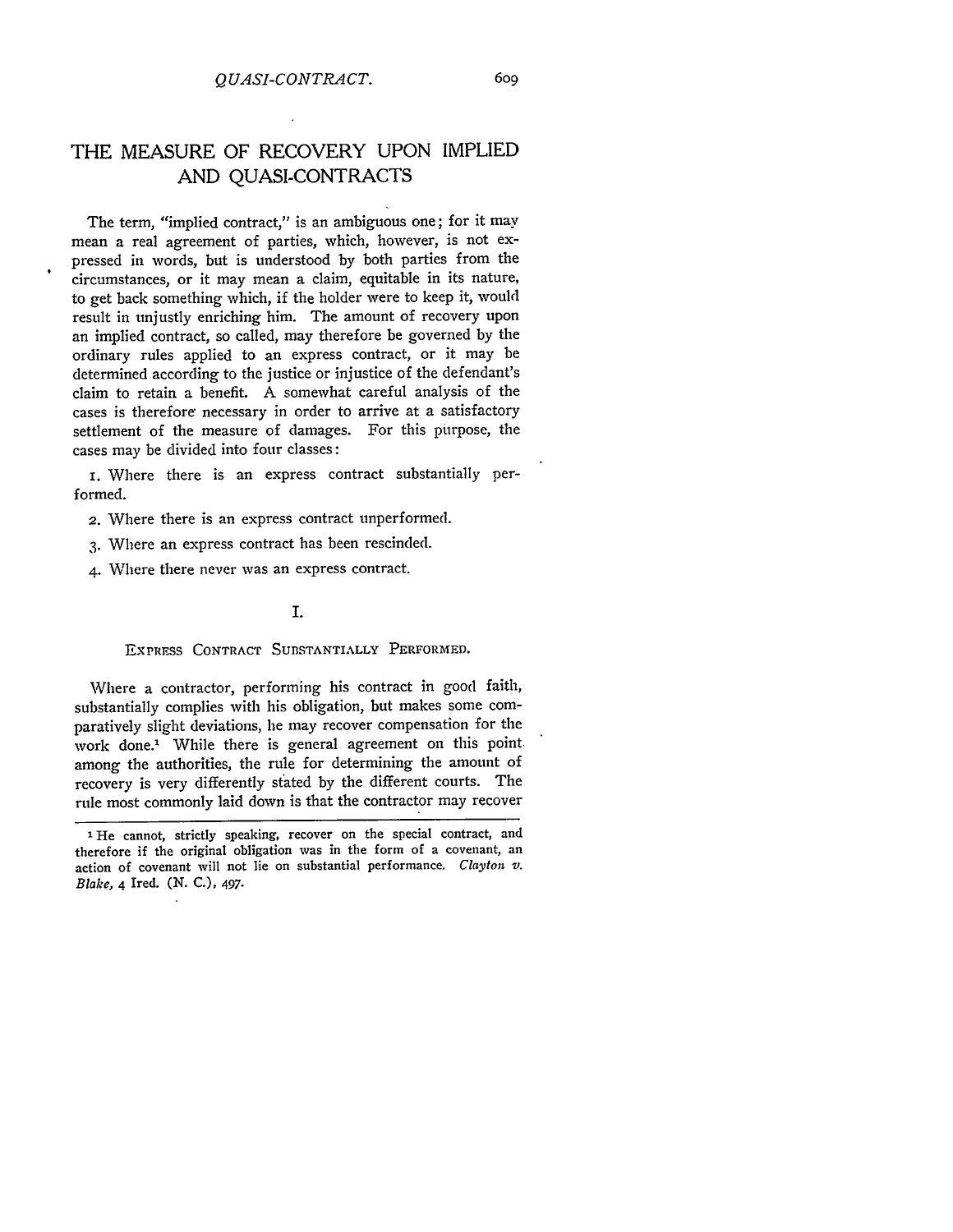the contract price, less an allowance for the damage caused **by** the deviation. 2

This rule is often stated more specifically in this form—that where performance substantially conforms to the contract, but varies in some particulars from the specifications, the amount to be deducted from the contract price is the reasonable cost of remedying such defects as are remediable without unreasonable expenditure,<sup>3</sup> and so far as the defects cannot be remedied, the diminished value of the performance, compared with complete performance.4 It is often held, however, that the measure of

*2 The Lucille Manor, 70* Fed. **233,** *Springfield Milling Co. v. Barnard & Leas Manuf. Co.,* 81 Fed. Rep., 261, **26** C. C. A., 389; *Barkalow v.* Pfeiffer, 38 Ind., 214; *Aetna Iron & Steel Works v. Kossuth County, 79* Ia., 40, 44 N. W. **2,5;** Bassett *v. Sanborn, 9* Cush. (Mass.), **58;** *Gleason v. Smith, 9* Cush., 484, **57** Am. Dec. 62; *Kenworthy v. Stevens,* **232** Mass., 123; *Norwood v. Lathrop,* 178 Mass., 208, **59** N. E. Rep., 65o; *Leeds v. Little,* 42 Minn., 414, 44 *N.* W., 3og; *Yeats v. Ballentine,* **56** Mo., 53o; *Decker v. School Dist., 74* S. W. **390;** *Bozarth v. Dudley, 44* N. **J.** L., 3o4, 43 Am. Rep. 373; *Feeney v. Bardsley, 66* N. *J.* L., **239,** 49 At. Rep., 443; *Phillip* v. Gallant, 62 N. Y., 256; *Woodward v. Fuller, So* **N.** *Y.,* 312; *Nolan v.* Whitney, 88 N. Y., 648; *Smith v.* Gugerty, 4 Barb., 614; *Sinclair v. Tallmage,* **35** Barb., 6o2; *Goldsmith v. Hand,* **26** Ohio St., ioi; *Johnson v. Slaymaker,* 18 Ohio Ct. Ct., 2O4; *Chambers v. Jaynes,* 4 Pa., 39; *Danville Bridge Co. v. Pomroy,* 15 Pa., **151;** *Truesdale v. Watts, 12* Pa., *73; Wade v. Haycock,* **25** Pa., **382;** *Moore v. Carter,* 146 Pa. 492, **23** Atl. Rep., 243; White *v. Braddock Borough School Dist.,* **159** Pa., 201, 28 Atl. Rep., 136; *Shires v. O'Connor,* 4 Pa. Super. Ct. 465; *Aldrich v. Wilmarth,* 3 **S.** D., **523,** 54 N. W. Rep., 811 ; *Bishop v. Price,* 24 Wis,, 480. It is generally held that the burden of bringing in evidence of the damage caused **by** the deviation is on the defendant. *Fitts v. Reinhart,* **102** Iowa, **311,** 71 N. W. Rep. **227;** *Leeds v. Little,* 42 Minn., 414, 44 N. W. Rep. 3o9; *Filbert v. Phila.,* 181 Pa., **530, 37** Atl. 545. In Massachusetts, however, the burden appears to be on the plaintiff. *Gillis v. Cobe,* 177 Mass., 584, *59* N. E. Rep. 455. In a few cases full recovery of the contract price upon substantial performance appears to have been allowed, but the court was probably not dealing with the question of reduction. *Linch v. Paris Lumber & Grain Elevator Co., 8o* Tex., **23;, 15 S.** W. Rep. 208.

*3 Cutler v. Close,* **5** C. & P., 337; *Pinches v. Swedish Lutheran Church,* **55** Conn., 183, io Atl. 264; *Keeler v. Herr,* **157** Ill., **57,** 41 N. E., *75o; Walker v. Orange, 16 Gray,* **193;** *Sheldon v. Leahy,* **iii** Mich., 29, **69** N. W. Rep. 76; *Leeds v. Little, 42* Minn., 414, 44 N. W., 3o9; *Haysler v. Owen,* 6 Mo., **270;** *Crouch v. Gutmann, 134* N. Y., *45,* **32** N. E. Rep., **271;** *Pallman v. Smith,* **135** Pa., *188; Shires v. O'Connor,* 4 Pa. Super. Ct. 465; *Ashland, L. S. & C. Co. v. Shores,* **io5** Wis., 122, 8i N. W. 136.

*4 Cullen v. Sears,* 112 Mass., **299;** *Eaton v. Gladwell,* 121 Mich., 444, 449, So *N.* W. Rep., 211; *Morton v. Harrison, 52* N. Y. Super. Ct. 3o5; *Ashland, L. S. & C. Co. v. Shores,* **105** Wis., 122, **81** N. W., 136.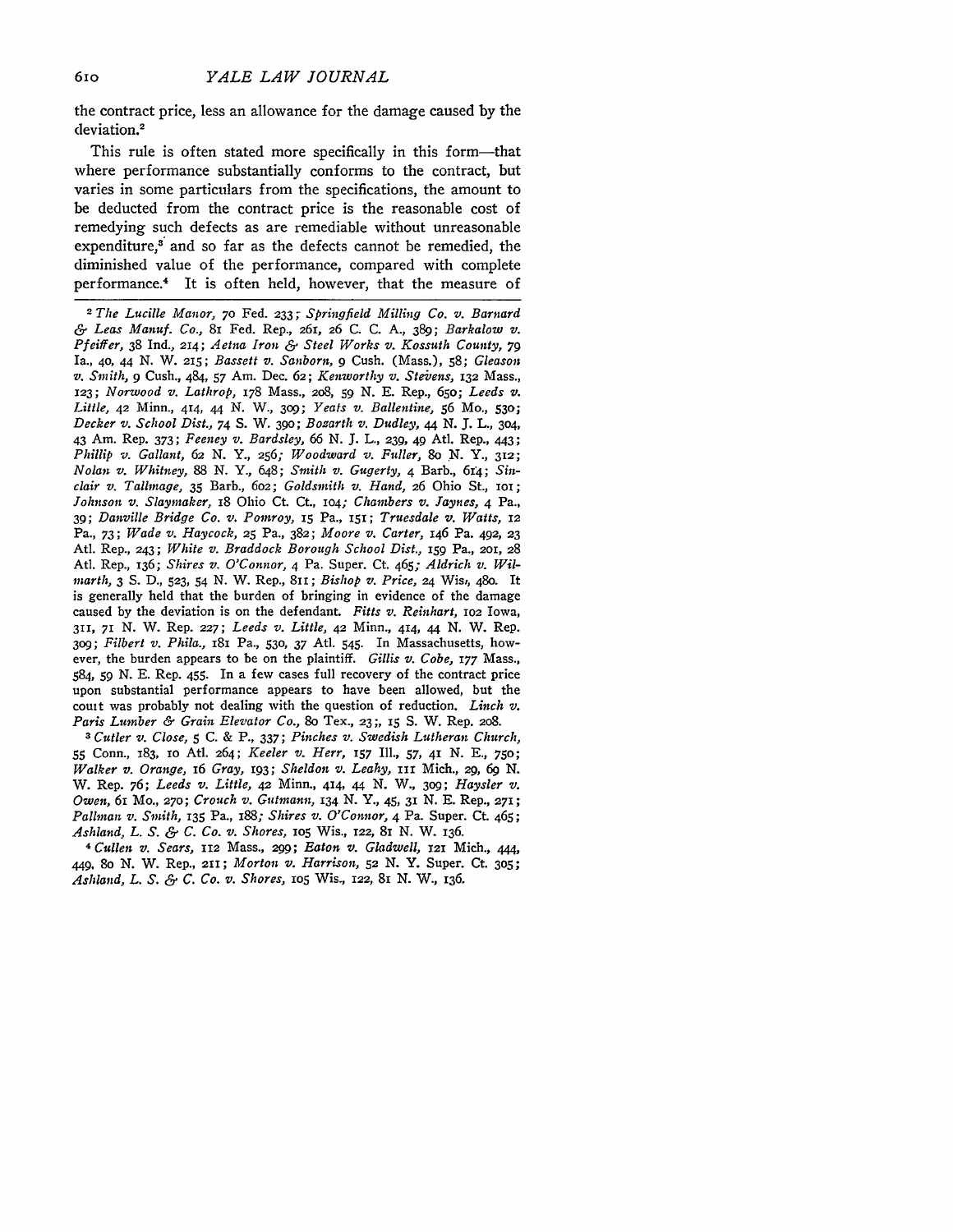recovery is the value of the performance,<sup>5</sup> or the amount of benefit conferred on the defendant *;f* though in every case where the point is raised it is of course held that this recovery cannot exceed the contract price,<sup>7</sup> to the benefit of which the defendant has a right,<sup>8</sup> deducting therefrom the damages for non-performance.9

The true doctrine appears to be that recovery can in no case exceed the contract price, less proper allowance for the defective performance; nor on the other hand can it exceed the benefit conferred.'0 Since the plaintiff has not exactly performed his contract, he cannot justly claim the benefit of any profit that would have come to him by performing it; and on the other band the defendant is entitled to be left in no worse position than he would have occupied had the contract been performed, and therefore should be held to pay no more than the contract price, less the allowance for non-performance.

Without considering whether the work done on the contract amounts to substantial completion of it, the contracting party may nevertheless recover, without establishing substantial performance, by showing an acceptance of his work by the other party. In that case the contractor is entitled to compensation as

*6 Bertrand v. Byrd,* **5** Ark., 651; *Walsh v. Jenvey,* **85** Md., 240; 36 At., 817; *Bassett v. Sanborn, 9* Cush. *58; Cardwell v. Bridge, 9* Allen, 355; *Norwood v. Lathrop,* 178 Mass., 208, **59** N. E. Rep., 65o.

*7Pinches v. Swedish Lutheran Church,* 55 Conn., 183, IO At., 264; *Morford v. Ambrose,* 3 **J. J;** Marsh, 688; *Walsh v. Jenvey,* **85** Md., 24o, 36 Aft. Rep. 817; *Atkins v. Barnstable, 97* Mass., 192.

*"Aetna L. & L Works v. Kossuth County, 79* Ia., **40,** 44 *N.* W., **215.**

*<sup>9</sup> Escott v. White,* io Bush (Ky.) *i69; Allen v. McKibbin, 5* Mich., 449; *Wildey v. School Dist.,* **25** Mich., 419; *Phelps v. Beebe,* 71 Mich., 554, 39 N. W. Rep., 761; *Freeman v. Aylor, 62* Mo. App., 613; *Decker v. School Dist., 74* S. W. Rep., 39o.

*10 Gillis v. Cobe,* **177** Mass., 584, 59 *N.* E. Rep., 455; *Yeats v. Ballentine,* **56** Mo., **530.**

*<sup>5</sup>Woodruff v. Hough,* 91 **U. S.,** 596; *Pinches v. Swedish Lutheran Church,* 55 Conn., 183, lO Atl. 264; *Morford v. Ambrose,* 3 J. J. Marsh., *688; Norris v. School Dist.,* 12 Me., **293,** 28 Am. Dec., 182; *Veasie it. Bangor,* **51** Me., **509;** *Smith v. First Cong. Meeting House,* 8 Pick, 178; *Lord v. Wheeler,* i Gray, **282;** *Atkins v. Barnstable, 97* Mass., 428; *Powell v. Howard, io9* Mass. 192; *Allen v. McKibbin, 5* Mich., 449; *Wildey v. School Dist.,* **25** Mich., 419; *Phelps v. Beebe,* **71** Mich., 554, **39** N. W., *761; Williams v. Porter,* **5I** Mo., 441; *Freeman v. Aylor,* **62** Mo. App., 613; *Decker v. School Dist., 74* S. W., 38o; *Newman v. McGregor, 5* Ohio, 349, 24 Am. Dec., **293.**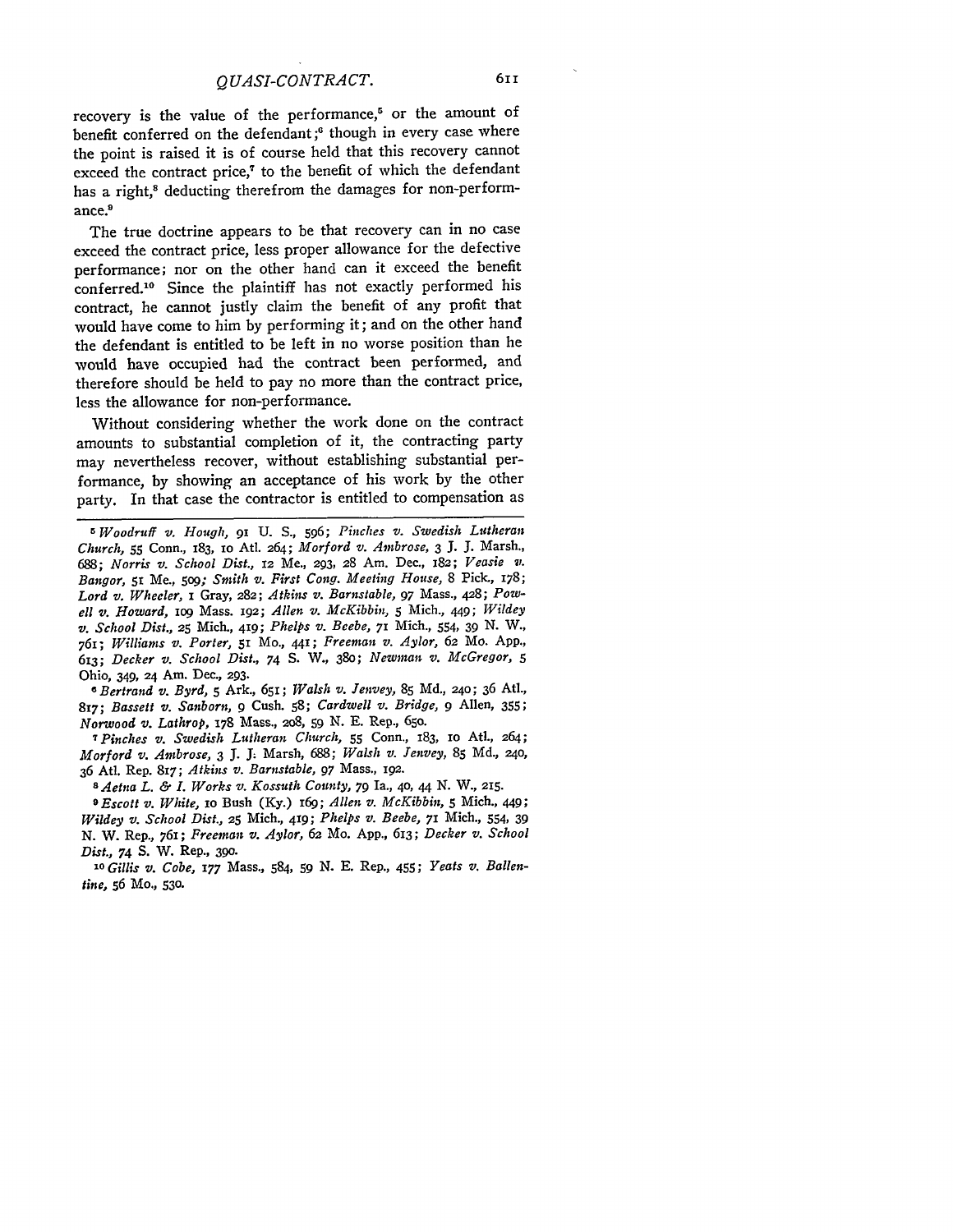*YALE LAW JOURNAL*

he would be if he proved substantial performance. If the acceptance was involuntary or caused only by the necessity of the case, as for instance, where it consisted of building a house or other structure upon land, the owner, by using the fruits of the work, does not accept it, since he cannot make use of his own land without enjoying the fruits of the work; and his doing so is no waiver of the right to claim that the contract was not performed.11

The courts are, however, acute to find acceptance even in such cases and any act of approval is sufficient for the purpose. The measure of damages in this class of cases is the value of the work, $12$  not exceeding the contract price, $13$  with the right in the defendant to recoup damages for non-performance.<sup>14</sup> But the contractor is under no circumstances entitled to a profit which he would have realized if he had complied with his engagement.<sup>15</sup>

#### II.

#### EXPRESS CONTRACT UNPERFORMED.

Where the contract is on its face an entire one, and has been performed only in part, a substantial portion of the contract being left unperformed, or where after substantial performance the contractor wilfully and without excuse abandons further performance, the contractor, thus having deliberately failed to carry

*<sup>23</sup>Walsh v. lenvey,* **85 Md.** 240, **36** Atl. Rep., **817;** *Farmer v. Francis,* **12** Ired. **(N. C.), 282;** *Eaton v. Gladwell,* **121** Mich., *444,* **go N.** W. **292.** On acceptance plaintiff may recover recouping damages.

*'14 Dermott v. Jones,* **23** How., **22o,** L. ed.; *Sheppard v. Dowling, IO3* Ala., **563, I5** So. Rep., 846; *Bush v. Finucane,* **8** Colo., **192, 6** Pac. Rep., *514; Adlard v. Muldoon,* 45 **Ill., 193;** *Estep v. Fenton, 66* Ill., 467; *Epperly v. Bailey,* **3** Ind., *72; Barkalow v. Pfeiffer,* **38** Ind., 214; *Jewett v. Weston,* **'I** Me., 346; *Bee Printing Co. v. Hichborn,* 4 All., 63; *Phelps vt. Beebe, 71* Mich., *554;Keith v,. Ridge, 146 Mo., 9o,* 47 S. W., 904; *Horn v. Batchelder, 41 N.* H., 86; *Pullman v. Corning, 9 N.* Y., **93;** *Barker v. Troy & Rutland R. R. Co.,* **27** Vt., 766.

*15 Garland v. New Orleans,* **13** La. Ann., 43.

612

*<sup>&</sup>quot; Munro v.* Butt, 8 **El.** and BI., 738; *English v. Wilson,* 34 Ala., 201; *Bertrand v. Byrd,* **5** Ark., *65i; Zottman v. San Francisco,* **20** Cal., *96; J. M. Griffith Co. v. Los Angeles,* 54 Pac., **383;** *Morford v. Mastin,* 6 T. B. Mon., 6og, **17** Am. Dec., 188; *Yeats v. Ballentine,* **56** Mo., **530;** *Bozarth v. Dudley, 44* **N. J.** L., **304,** 43 Am. Rep., **373;** *Eldridge v. Rowe, 7* Ill., *9r; Lowe v. Sinklear, 27* Mo., **308.**

*<sup>.2</sup> Merriweather v. Taylor, 15* Ala., **735;** *Hawkins v. Gilbert, ig* Ala., 54; *Bell v. Teague,* **85** Ala., 21r, **3** So. Rep., 86i; *Simpson v. McDonald, 2* Ark., *370; McClure v. Secrist,* **5** Ind., **31;** *Williams v. Porter,* **51** Mo., *441; B. & 0. R. Co. v. Lafferty,* **2** W. Va., **104;** *Taylor v. Williams, 6* Wis., **363.**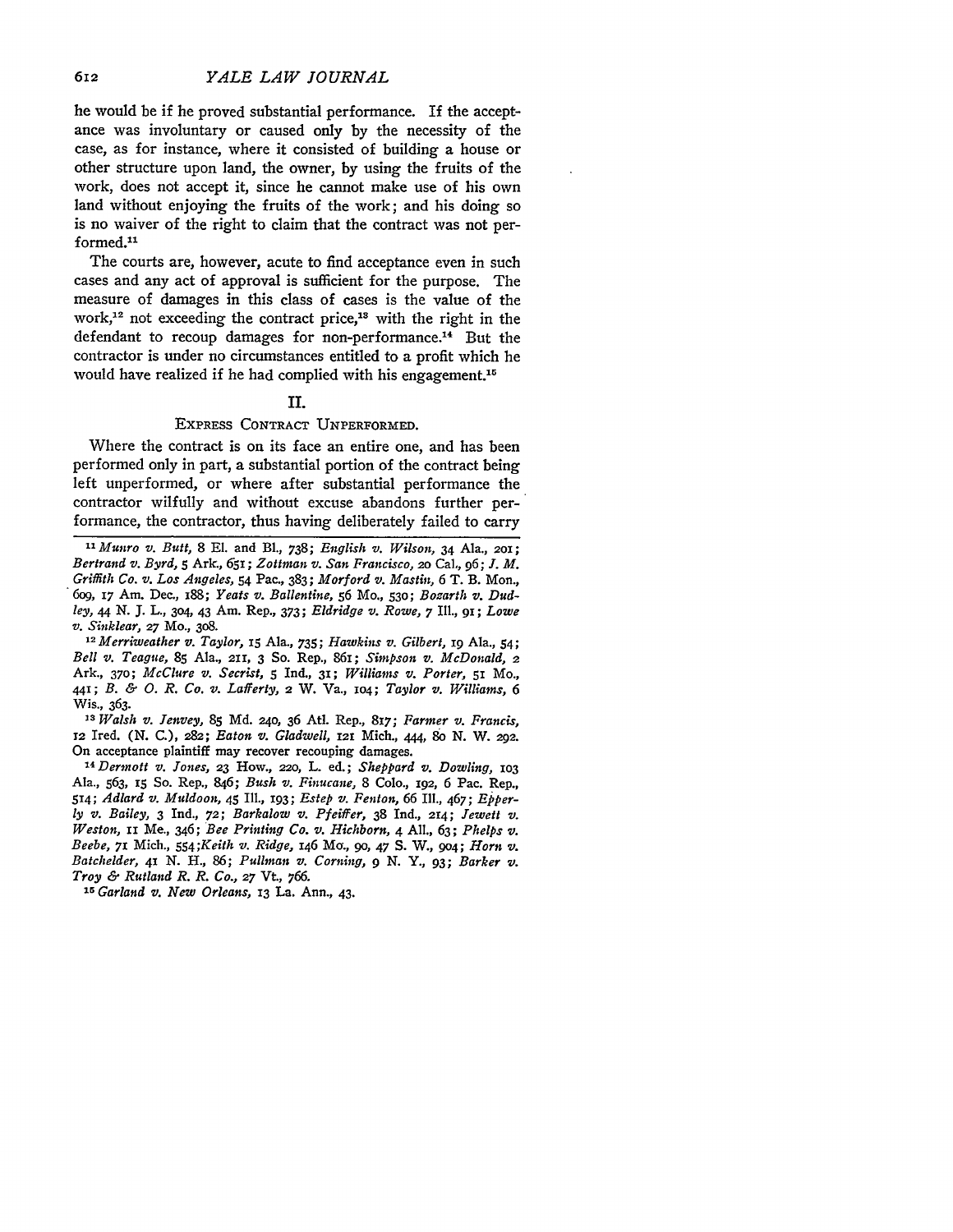out his undertaking, has no equitable claim to any compensation whatever, and in most jurisdictions is allowed to recover. nothing.<sup>16</sup> In some jurisdictions, however, following the celebrated case of *Britton v. Turner,17* the contractor is allowed to recover some compensation for the work he has done.<sup>18</sup>

**16 2** Sedg. Dam. 8th Ed., Sect. 659. This is the case when there is a voluntary abandonment of the contract without excuse: *Hansbrough v. Beck, 5* Wall., *497,* 18 L. ed., **520;** *Hawkins v. Gilbert, ig* Ala., 54; *Golden Gate Lumber Co. v. Sahrbacher,* io5 Cal., 114, 38 Pac., 635; *Demead v. Coburn,* 15 Md. **29;** *Homer v. Shaw, 177* Mass., **I,** 58 N. E. Rep., i6o; *Jennings z. Camp,* **13** Johns. 94, 7 Am. Dec., 367; *Brown v. Weber,* 38 N. Y., 187; *Glacius v. Black, 5o* N. Y., 145, **1o** Am. Rep., 449; *Crane v. Knubel, 61* N. Y., 645; *Cunningham v. Jones,* 4 Abb. Pr., 433. Or where the work is completed, but fails in some substantial particular to comply with the requirements of the contract: *Ellis v. Hamlen,* 3 Taunt., **52;** *Whitaker v. Dunn,* 3 T. L. Rep., 6o2; *Elliott v. Caldwell,* 43 Minn., 357, 45 N. W. Rep., 845, 9 L. R. A., **52;** *Bozarth v. Dudley, 44 N.* J. L., 304, 43 Am. Rep., 373; *Feeney v. Bardsley,* 66 N. **J.** L., **239,** 49 Aft. Rep., 443; *Smith v. Brady, 17 N.* Y., 173, **72** Am. Dec., *442; Glacius v: Black, 5o* N. Y., 145, IO Am. Rep., 449; *Mehurin v. Stone,* 37 Ohio St., *49; Shires v. O'Connor,* 4 Pa. Super. Ct, 465; *Hulst v. Benevolent Hall Assoc., 9* S. D., 144, 68 N. W. Rep., **200;** *Sherlock v. Powell,* **25** Ont. App., 407. It seems that if the contractor upon abandonment forfeits his right to compensation, this is an end to rights on the contract for either party. The owner cannot sue the contractor for damages for non-performance without making allowance for the work done by the contractor. *Griffin v. Miner,* 54 **N.** Y. Super. Ct, 46.

**7 6 N.** H., 481.

**1s2** Sedg. Dam., 8th ed., Sect. 66o. The cases in which this doctrine is laid down are usually cases where the work was completed, but there were serious defects in it. *Heman v. Compton Hill Imp. Co.,* **58** Mo. App., 480; *Muller v. Gillick,* 66 Mo. App., **500;** *Danforth v. Freeman, 69 N. H.,* 466, 43 At., 621; *Cox v. Estell, Peck* (Tenn.), 175; *Twitty v. McGuire,* 3 Murph. (Tenn.), 5oi; *Elliott v. Wilkinson,* 8 Yerg. (Tenn.), *411; Porter v. Woods,* 3 Humph. (Tenn.) **56,** *39* Am. Dec. **153;** *Gibson v. Carlin, 13* Lea (Tenn.), 44o; *Deberry v. Young,* i Tenn. Cas., **5i;** *Bush v. Jones,* **2** Tenn. Cas., 224; *Gonzales College v. McHigh,* **21** Tex., 256. But in many States, the plaintiff is alowed to recover if his work has been **of** actual benefit to the defendant, even though he has intentionally abandoned the work before completion and without excuse.. *Walworth v. Finnegan,* 33 Ark., **751;** *Jewett v. Weston, ix* Me., 346; *Norris v. School Dist.,* **12** Me., **293,** 28 Am. Dec., 182; *Porter v. Woods,* 3 Humph., **56,** <sup>39</sup> Am. Dec., 153; *Hillyard v. Crabtree,* ii Tex., 264, **62** Am. Dec., 475; *Gonzales College v. McHugh,* **21** Tex., 256; *Carroll v. Welch,* **26** Tex., 147; *Watson v. DeWitt County,* **19** Tex. Civ. App., 150, 46 **S.** W., io6i; *B. & 0. R. R. Co. v. Lafferty,* 2 W. Va., **1O4.** The rule is otherwise in Vermont and Kentucky which, nevertheless, accept the doctrine of *Britton v. Turner* in cases where the abandonment was not wilful. *Austin v. Austin,* 47 Vt., *,,i; Escott v. White,* io Bush. **(Ky.),** I6g.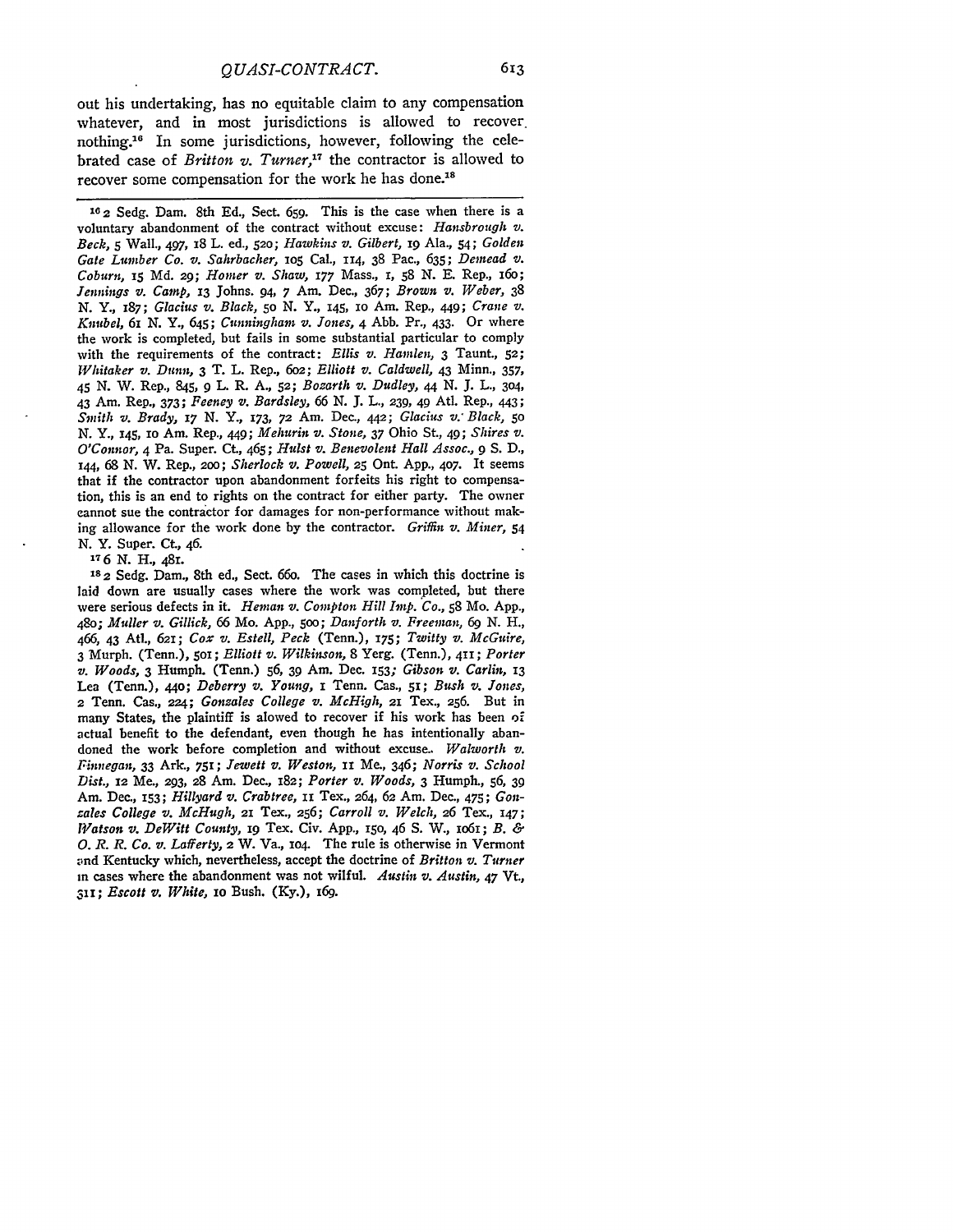### III.

#### EXPRESS **CONTRACT** RESCINDED.

The term "Rescission" should legally be confined to cases where a contract is rightfully put an end to during the performance of it and before the performance is completed. This may be done by mutual consent of the parties or it may under certain circumstances be the act of one party alone. For instance, if one party is induced to enter into a contract by the fraud of the other party to it, he may avoid or rescind the contract. Even if the contract was legally entered into, one party, according to most authorities, may elect to rescind the contract if full performance of it is prevented by the other party. Under some circumstances it has even been held that one party may rescind a contract because of a breach of it by the other party, although it is still entirely possible for the former to continue and complete the performance on his side. In all these cases the rescission is legally accomplished because of a right given by law to the rescinding party.

Rescission, properly so called, is sometimes confounded with the repudiation of the contract by one party. This, however, is an improper use of the term.

Whenever a party to the contract is given the right to rescind because of a breach by the other party this is merely an optional right. He may, if he choose, continue to claim his right to the performance of the contract and may bring suit upon the special agreement and recover damages for the breach of it, which will include loss of profit if any can be proved. On the other hand, if he choose, he may rescind the contract and claim the rights which arise from rescission.<sup>19</sup>

If a party to a contract elects to rescind it he cannot then continue to claim the benefits of the contract. He cannot go on and perform it, nor can he claim compensation for loss of profits of it. His election involves an abandonment of any claim whatever to the performance of the contract and he can make no other claim than for a return of the benefit conferred

*<sup>19</sup>Wilson v. Bauman, 8o* **Ill.,** 493; *North v. Mallory,* **94** Ind., **305, 51 AtI.,** *89; Thompson v. Gaffey,* **52** Neb., 317, **72 N.** W., 314; *Derby v. John-SOl;,* **21** Vt., **17.**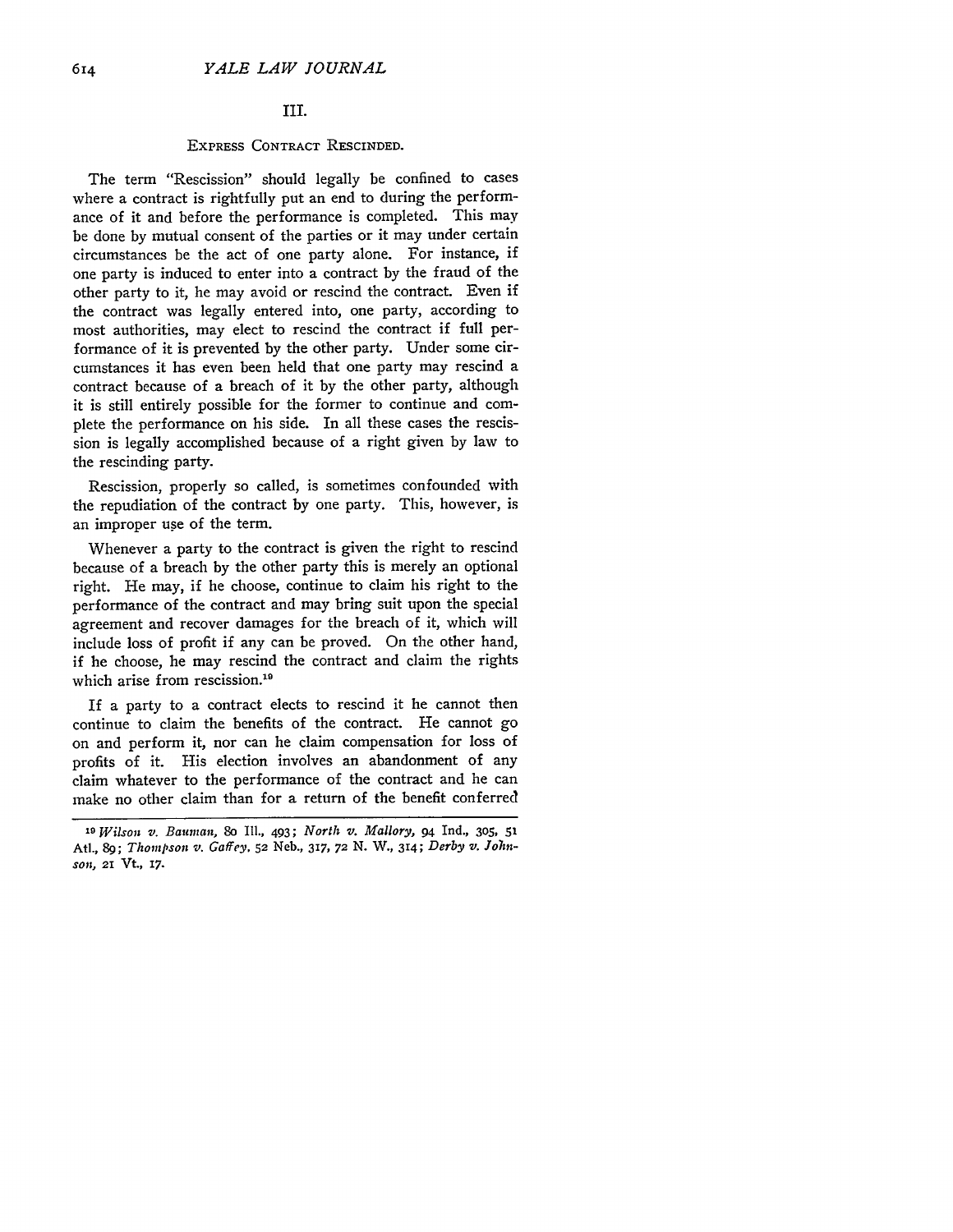by him.20 Consequently, where the non-payment of an installment under a contract is held to justify rescission, a party cannot sue for breach of the contract on such non-payment and recover for loss of profits of the contract. If he chooses to keep the contract alive, he must continue performance; but if he elects to regard the contract as rescinded, he has no claim to the profits.<sup>21</sup>

Upon the recission of a contract both parties to it have the right to be replaced so far as that is possible in the condition in which they were before performance of the contract began. In other words, each side is entitled to a return of anything which it has given to the other on account of the contract or in performance of it. Since one of the parties is in the wrong, the other party must be preferred on both sides of this return; and if a complete return of the benefits on both sides cannot be made without injustice to the wronged party, then the return must be made to the rescinding party and not to the wrong-doing party. In most cases, however, no difficulty will be found in securing a return of benefits.

When the rescinding party to a contract has given property or has performed services either in consideration for the contract or in partial performance of it, he is entitled upon rescission, as has been seen, to a return of the property or the services. In case of property this return can often be made in specie. In case of service there can be no return in specie. Where no return can be made of the exact benefit conferred, the plaintiff is entitled to recover in an action on a *quantum meruit* or *quantum valebat,* the value of the services conferred<sup>22</sup> or the property given<sup>23</sup> in

*21 Cox v. McLaughlin,* 54 Cal., **605;** *Christian County v. Oveholt,* i8 **Ill., 223;** *Beatty v. Howe Lumber Co., 77* Minn., **272,** *79* N. W. Rep., **1013;** *Wharton v. Winch, 14o* N. Y., 287, **35** N. E. Rep., 589; *Jones . N. Y., 57* App. Div., **403,** 68 N. Y. Supp., **228.**

*22Britt v. Hays,* **21** Ga., **157;** *Selby v. Hutchinson, 9* Ill., **319;** *Webster v. Enfield,* io Ill., 298; *Dobbins v. Higgins,* 78 Ill., 440; *Wilson v. Bauman,* **80** Ill., 493; *Marquis v. Lauretson, 76* Ia., **23;** *Thompson v. Brown,* io6 Iowa, 367, 67 N. W. Rep., *8ig; Black v. Woodrow,* 39 Md., i94; *Bush v. Brooks, 70* Mich., 446, 38 N. W. Rep., 562; *Simmons v. Ocean Causeway,* **21** App. Div., **30,** 47 **N. Y.** Supp., 360; *Hardiman v. Mayor,* 21 App. Div., 614, *47* N. Y. Supp., 786; *Green v. Haley,* R. I., 260; *Preble v. Bottom,* **<sup>27</sup>**Vt., **249;** *Fitch v. Casey,* 2 G. Greene (Ia.), **300.**

*23 Bennett v. Phelps, 12* Minn., 326.

**<sup>20</sup>**Therefore, if the plaintiff continues performance after his right to rescind accrues, he cannot afterward change his mind, and claim to recover on a *quantum ineruit. Meyer v. Hallock,* 2 Robert **(N.** Y.), 284; *Shaw v. Turnpike,* 3 P. & W. (Pa.), 445.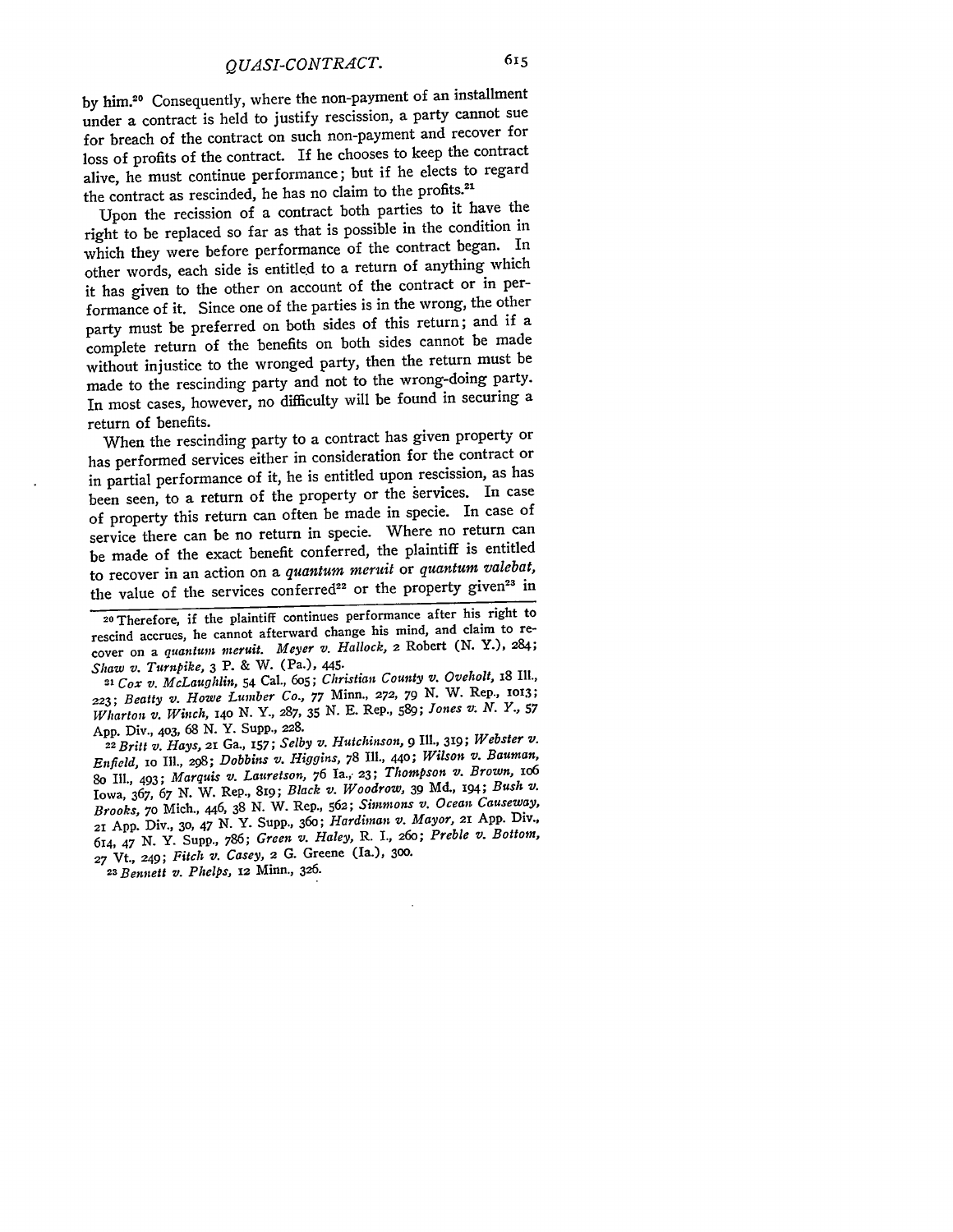*YALE LAW JOURNAL*

lieu of a return in specie; and since this is not a suit on the contract, but merely a recovery of the benefit conferred by performance for the purpose of replacing the parties in their original position, the contract price is immaterial,<sup>24</sup> and so is the value of the services to the defendant.<sup>25</sup> But the cost to the plaintiff may be shown as evidence of the value.26 In a few States, however, the courts, overlooking the consideration that this is not a suit for breach of contract, but to recover for goods delivered or services rendered, on a consideration failed, hold that the recovery must be at the contract rate,<sup>27</sup> or at least cannot exceed the contract price,<sup>28</sup> unless the circumstances are such as to show that the expense of the part performance was greater than the average expense of full performance.<sup>29</sup> This amounts to giving the defendant the benefit of the contract which by his default it is agreed that the plaintiff has a right to destroy. Where the contract is divisible, so that a contract price is named for each of several acts of performance, and some of the acts have been completed before rescission, the contract price alone is recoverable for these acts; the value of the performance cannot be demanded.80

When the contract contains a clause permitting one party to cancel it upon notice to the other, and the contract is so cancelled after part performance, the party who has partly performed

*24 Fitch v. Casey,* 2 G. Greene (Ia.), 30o; *Roderner v. Hazelhurst, 9* Gill, 288; *North v. Mallory,* 94 Md., **305.** *5i* AtI., *89; Connolly v., Sullivan," 53 N.* E. 143; *Hemminger v. Western Assur. Co., 95* Mich., 355. 54 N. W. Rep. 949; *Thompson v. Gaffey,* **52** Neb., **317, 72 N.** W. Rep., 314; *Merrill v. Ithaca & 0. R. R. Co.,* i6 Wend. (N. Y.), 586; *(Cf. Koon v. Green-*

*man,* 7 Wend. (N. Y.), **121);** *Derby v. Johnson,* **21** Vt., **17.** *<sup>25</sup> San Francisco Bridge Co. v. Dumbarton Land & Imp. Co.,* **II9** Cal., *272,* **51** Pac., 335. *26 Simmons v. Ocean Causeway,* **21** App. Div., **30,** 47 N. Y. Supp., 360.

*<sup>27</sup> Reynolds v. Jourdan,* 6 Cal., Io8; *Wiegel v. Boone, 64* Ark., **228, 41** S. W. Rep., 763; *Chicago Training School v. Davies,* 64 Ill. App., **503;** *Rice v. Partello,* 88 Il. App., **52;** *Hoyle v. Stellwagen,* **28** Ind. **App.,** 681, 63 N. E. Rep., 780; *Kehoe v. Rutherford, 56* N. **J.** L., **23, 27** AtI. Rep., 912. *<sup>28</sup>Folliott v. Hunt,* **21** Ill., 654; *Steinburg v. Gebhadt,* **41** Mo., **519.**

*<sup>20</sup>Wellston Coal Co. v. Franklin Paper Co.,* 57 Ohio St., **182,** 48 N. E., 888 (agreement to buy coal for a year at a certain rate; after coal had been received during the period of highest price, buyer repudiated; seller may recover for portion delivered at market rate).

*30 Marquis v. Lauretson,* 75 Ia., *23; Rodemer v. Hazelhurst, 9* Gill (Md.), *288. See Wiegel v. Boone, 64* Ark., **228, 41 S.** W., **763.**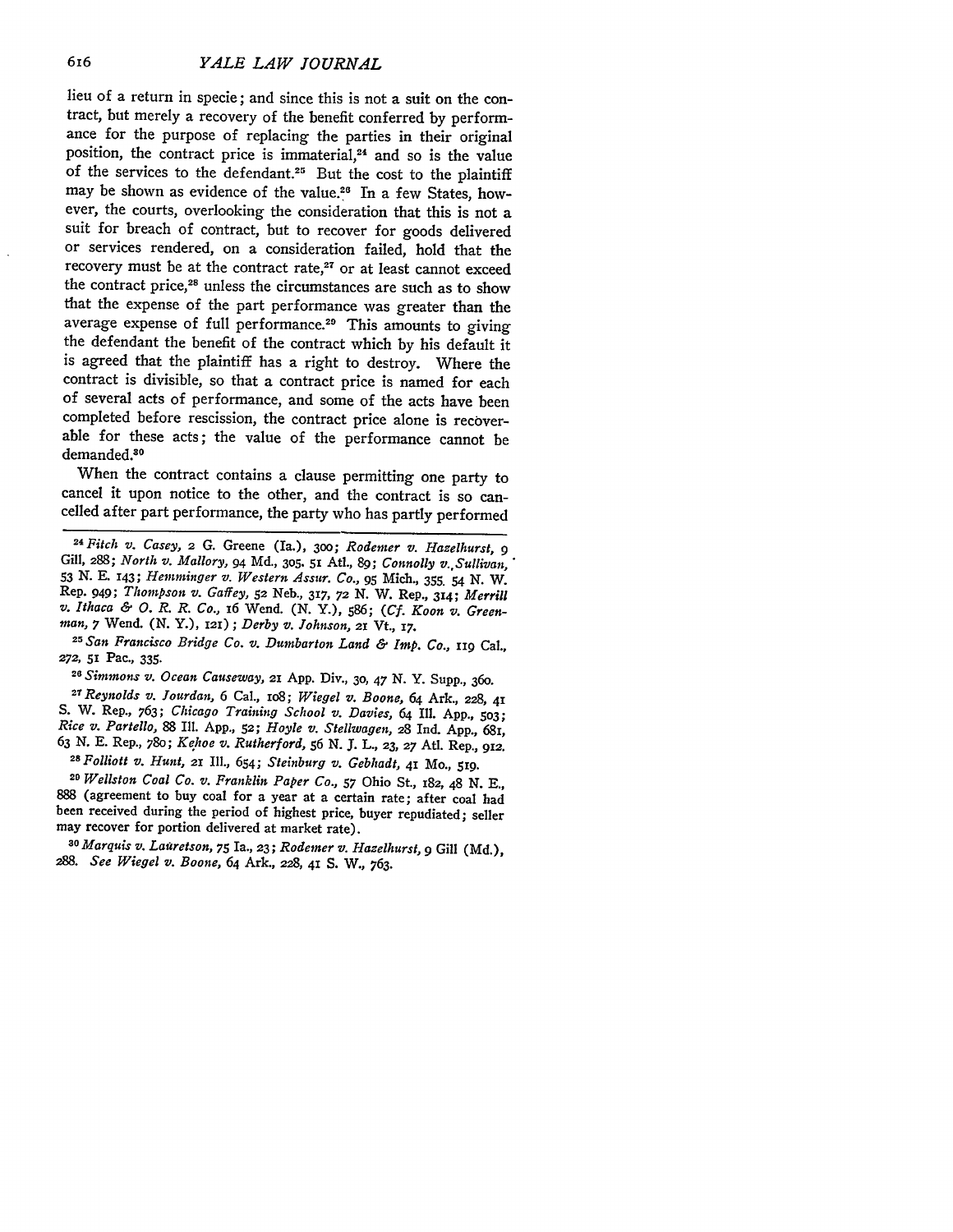may recover compensation for the work he has done at the contract rate.<sup>81</sup>

When a contract is rescinded after part performance by the mutual consent of the parties, a party who has partially performed the contract may in the ordinary case recover the value of such performance according to the contract price; the amount recoverable depending upon the ratio of the value of the labor and materials actually furnished to the total value of all the labor and materials which would have been required for the performance of the contract.<sup>32</sup> If, however, the circumstances of the rescission are such as to make it clear that neither party was to have compensation, this will not be allowed. So when the plaintiff, who had contracted to build a mill, built it so badly that it was entirely useless, and by agreement of the parties the mill was entirely rebuilt, the builder was allowed to recover nothing for the first building, but was restricted to compensation for the rebuilding.<sup>88</sup>

Rescission of a contract may take place by an act of the law or by inevitable accident. In that case, also, recovery may be had for the work done before the rescission.

Where by a change of law during the progress of the work the completion of a contract made is impossible, the contractor may recover at the contract rate for the work already done.34 And so when the full performance of work is prevented by an injunction, recovery may be had for the part performed before the injunc-

*3 2Charlestoh Ice Manuf. Co. v. Joyce,* 63 Fed. Rep., 916, **II C. C. A.,** 496; *Schillo v. McEwen,* go Ill., *77; McAfferty v. Hale,* **24** Ia., 355; Con*nolly v. Sullivan,* **53 N. E.,** 143; *Delaware & H. Canal Co. v. Dubois, 15* Wend., **87,** affirming *Dubois v. C. Co.,* **12** Wend., 334; *Farmer v. Francis,* **12** Ire. **(N. C.), 282.**

*<sup>88</sup>Simpson v. McDonald,* **2** Ark., 37o.

*8 Jlones v. Judd,* 4 **N. Y., 41;** *Heine v. Meyer, 6I N.* Y., **171,** *2o* Am. Rep., 475.

*<sup>81</sup>Chicago v. Sexton,* **115** Ill., **230, 2 N.** E., **263;** *Fitzgerald v. Allen, 128* Mass., **232;** *Dolan v. Rodgers, 149* **N.** Y., 489, 44 **N.** E. Rep., 167. In *Lyman v. Lincoln,* **38** Neb., 794, *57* **N.** W., 531, however, where the city cancelled a contract to build an engine house under a power reserved to it in the contract, it was held that it could not thereafter use the contract price for the purpose of diminishing plaintiff's claim. Plaintiff is entitled to recover the amount of actual benefit which the city received independently of the terms of the contract.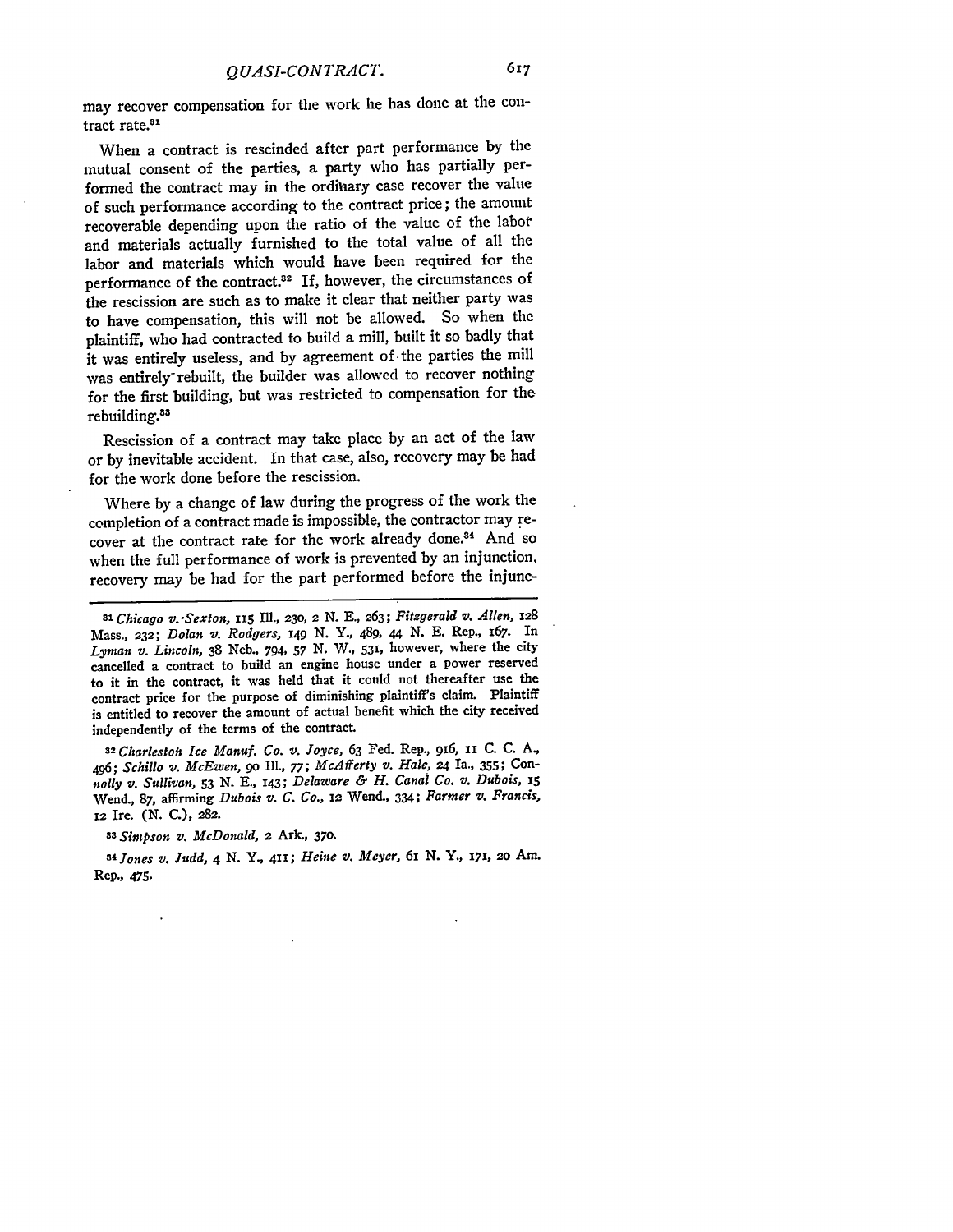tion was issued at the contract rate, or at least according to the value of the services rendered.<sup>35</sup>

When one undertakes to do work upon the property of another, and before the completion of the work the property is destroyed by act of God, the contractor is entitled to recover compensation for the work he has done.<sup>36</sup> So where a contractor undertakes to do work on the defendant's building, and the building is blown down before completion of the work, the contractor may recover compensation for his work,<sup>37</sup> and if both sides of the contract have been partly executed before the destruction, compensation may be recovered on both sides for what has been done.<sup>38</sup> So where one is to make repairs on the house of another under a special contract, or is to furnish a part of the work and materials used in the erection of a house, and his contract becomes impossible of performance on account of the destruction of the house by fire, he may recover for what he has done or finished.<sup>30</sup> And on the same principle recovery may be had for labor and materials where the plaintiff had undertaken to install a heating

*<sup>37</sup>Schwartz v. Saunders,* 46 Ill., 18; *Garretty v. Brazell,* 34 Iowa, I0O.

*<sup>38</sup>Butterfield v. Byron, 153* Mass., 517, *27 N.* E., *667,* **25** Am. St. Rep, 654, 12 L. R. A., 571.

*39 Rawson v. Clark, 70* Ill., 656; *Cleery v. Schicr, 120* Mass., 210; *Butterfield v. Byron,* **153** Mass.; 517, *27* N. E. Rep., *667, 25* Am. St., 654, *<sup>12</sup>* L. R. A., *571; Niblo v. Binsse,* i Keyes, 476; *Hayes v. Gross, 9* App. Div., 12, **40** N. Y. Supp., iO98; *Hollis v. Chapman,* 36 Tex., i; *Weis v. Devlin, <sup>67</sup>*Tex., **507,** 3 **S.** W. Rep., 726, 6o Am. Rep., 38; *Hysell v. Sterling Coal & Manuf. Co.,* 46 W. Va., 158, 33 **S.** E. Rep., 95; *Cook v. McCabe,* 53 Wis., **250, 40** Am. Rep., *765,* IO N. W. Rep., **507.**

*<sup>35</sup>Whitfield v. Zellnor,* 24 Miss., 663; *Theobald v. Burleigh, 66 N.* H., 574, **23** Atl. Rep., 367; *Doolittle v. Nash,* 48 Vt., 441.

**<sup>36</sup>**See on this doctrine the cases subsequently cited in notes *7* to 14. The opposite doctrine prevails in England. Appleby v. Myers, L. R. 2 C. P., 651 (contract to put machinery into defendant's building). And see<br>Brumby v. Smith, 3 Ala., 123; Shanks v. Griffin, 14 B. Mon., 153. If it is still possible to restore and complete the work the plaintiff must do so before he will be entitled to recover compensation; as where he undertakes to erect a building on land, and it is blown or burned down before completion. The plaintiff is not thereby discharged from his obligation to perform. *Schwartz v. Saunders,* 46 **Ill.,** *18; Adams v. Nichols, ig* Pick., *275,* 31 Am. Dec., 137; *Tompkins v. Dudley, 25 N.* Y., *272,* 82 Am. Dec., 349; *Galyon v. Ketchen,* **85** Tenn., 55, **1 S.** W., **508;** *Weis Z,. Devlin, 67* Tex., **507,** 3 **S.** W., 726, 6o Am. Rep., 38; *School Trustees v. Bennett, 27* N. J. L., 513, *72* Am. Dec., 373.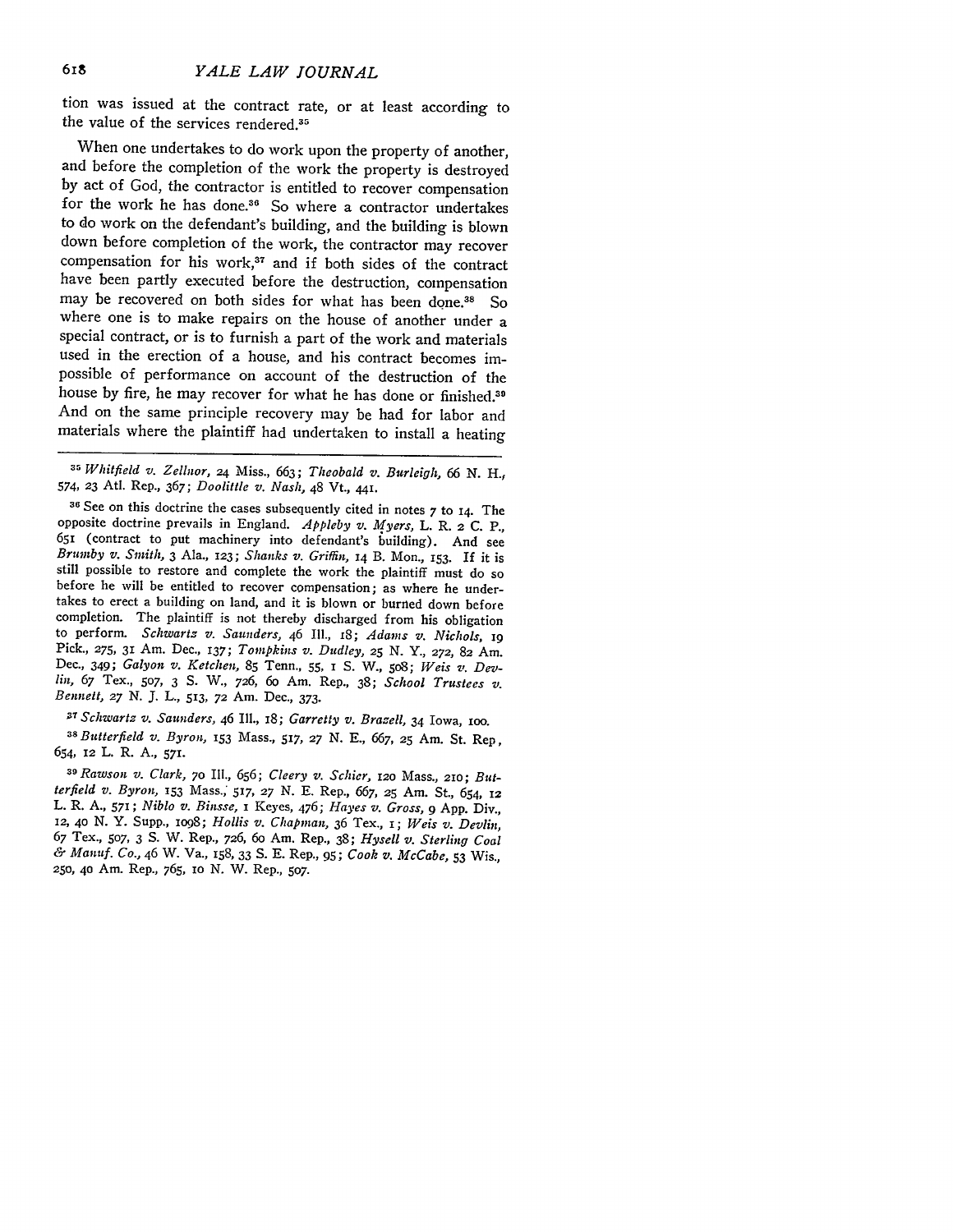or lighting plant in a building,<sup>40</sup> to move a building,<sup>41</sup> to build a house from the defendant's materials, $42$  to make gloves from the defendant's materials,<sup>43</sup> or to repair the defendant's vessel,<sup>44</sup> and the building, the materials, or the vessel, are destroyed by fire before complete performance.

According to the weight of authority, this recovery is to be had at the contract rate, so far as this can be applied to the case.<sup>45</sup> In some States, however, the reasonable value of the work and materials is to be recovered and not the *pro rata* portion of the contract price. 46 Since neither party is in fault, neither has forfeited the right to rely on the contract; and the better view, therefore, is to allow recovery at the contract rate.

#### IV.

## No EXPRESS **CONTRACT.**

Where work is done at request or without any express agreement for payment, there is nevertheless understood by the parties, though not expressed in words, an agreement to pay for the work done. In that case the amount of recovery is the actual value of the services rendered, not of the product of the services.<sup>47</sup> Or if it was a contract for the use of property, the amount of recovery is the value of the use.48 If the contractor hired workmen

*4o Kenwood Bridge Co. v. Dunderdale,* **50 II.** App., 581; *Niblo v. Binsse,* **I** Keyes, 476.

*<sup>41</sup>Angus v. Scully,* 176 Mass., *357,* 57 *N.* E. Rep., 674, 49 L. R. A., **562.** *<sup>42</sup>Wilson v. Knott,* **3** Humph., 473, **39** Am. Dec., 165.

*<sup>43</sup>Labowitz v. Frankfort, 4* **N. Y.** Misc., **275, 23 N.** Y. Supp., **1O38.** *44 Menetone v. Athawes,* **3** Burr 1592.

*45 Schwartz v. Saunders,* 46 Ill., **18;** *Rawson v. Clark, 7o* Ill., 656; *Clark v. Busse,* **82** Ill., 515; *Butterfield v. Byron,* '53 Mass., **517, 27** *N.* **E. 667, <sup>25</sup>**Am. St. Rep., 654, **12** L. R. **A.,** 571; *Niblo v. Binsse,* i Keyes, 476; *Hayes v. Gross, 9* App. Div., **12,** 4o N. Y. Supp., *1O98; Labowitz v. Frankfort,* 4 *N.* Y. Misc., **275, 23** *N.* Y. Supp., io38; *Hollis v. Chapman,* 36 Tex., *i; Clark v. Franklin,* 7 Leigh (Va.), **i;** *Cook v. McCabe,* **53** Wis., **250, TO** N. W., **507,** 4o Am. Rep., 765.

*46 Wilson v. Knott,* 3 Humph. (Tenn.), 473, **39** Am. Dec., 165.

*47 Charleston I. M. Co. v. Joyce,* 63 Fed., 916, 11 C. C. A., 496 (boring well); *Ennis v. Pullman P. C. Co.,* Ill. 46 N. E., 439 (professional services); *Snow v. Ware,* 13 Met. (Mass.), 42 (building road); *Turner v. Mason,* **65** Mich., 662, **32** N. *W.,* 846 (painting portrait). It is the net value, deducting an allowance for defective workmanship. *Wright V. CuMpsty,* 41 Pa., io2.

*48 Adamson v. Adamson, 9* Ark., **25** (slaves).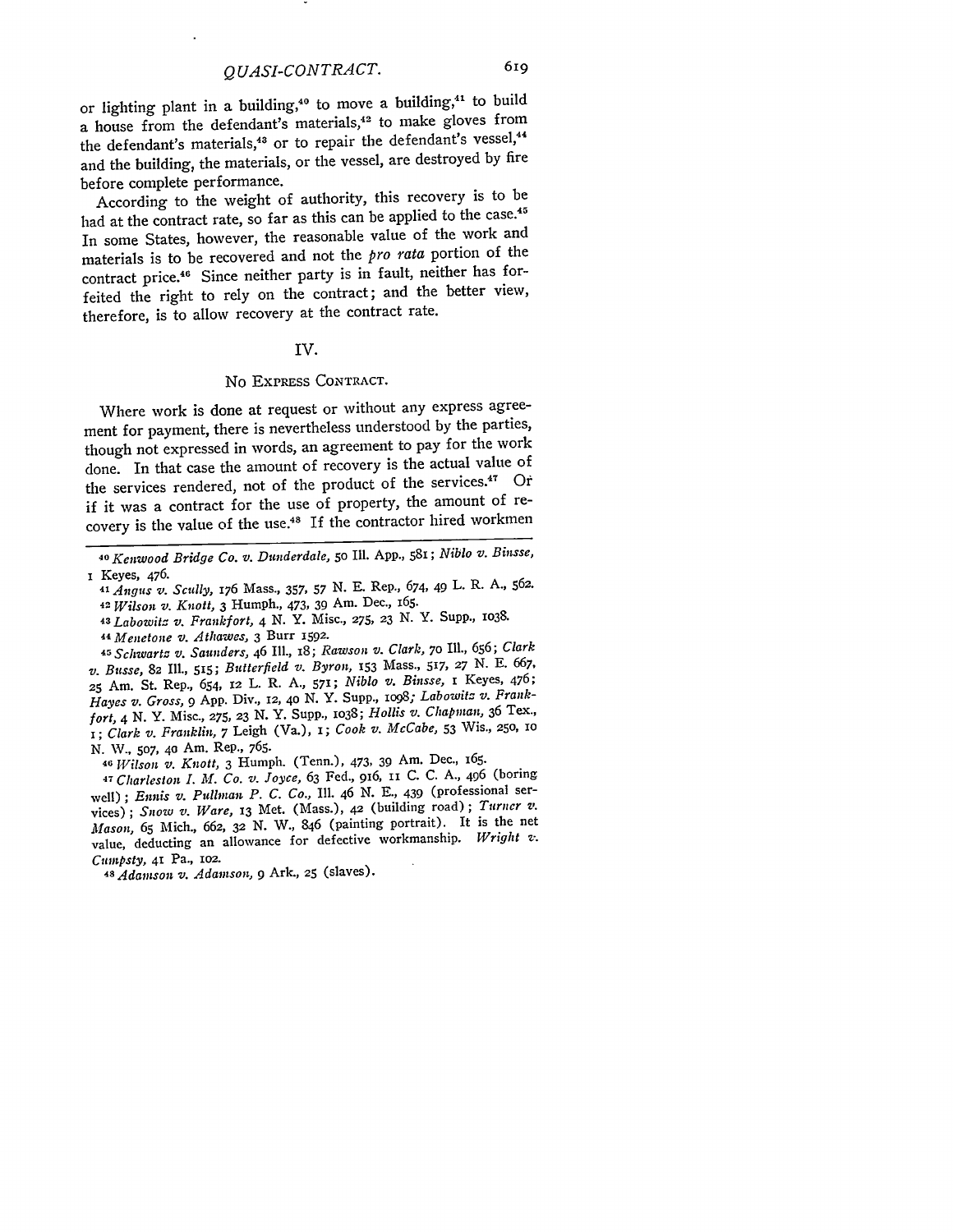to do the work, the amount recoverable is not what he paid his own workmen, but the value of their services.<sup>49</sup>

Where extra work is done outside an express contract, by consent or at the request of the other party to the contract, the party doing the work is entitled to recover the value of it. This will be paid for in the ordinary case at a rate no greater than the contract rate, if that can be traced.<sup>50</sup> If, however, circumstances make the extra work more costly than it was at the time the contract was entered into, the contract price ceases to be a guide in estimating the compensation for the extra work.51

If the extra work is so different from the work provided for in the contract that the prices named in the contract furnish no proper guide to the value of the extra work, or if the nature of the contract is so modified by the changes that the original prices cannot be traced in the new work, the plaintiff may recover the value of the work.<sup>52</sup> Wh upon a real, though unexpressed contract, but upon an unjust<br>enrichment of the defendant; that is, where the cause of action<br>is in quasi-contract, the amount of recovery should strictly be<br>limited to the unjust enrichment by the plaintiff's labor. In many such cases the benefit conferred on the defendant is the same as the value of the services of the plaintiff. Thus where the plaintiff is entitled to recover money paid under a mistake, or otherwise under circumstances giving him a claim to get it back, the measure of recovery is the money thus paid, with legal interest

<sup>to</sup> Jones v. Woodbury, II B. Mon. (Ky.), 167.<br>
<sup>to</sup> Harrison Co. v. Byrne, 67 Ind., 21; Slusser v. Burlington, 47 Iowa,<br>
300 (hard pan); *Turner v. Grand Rapids*, 20 Mich., 390 (bad state of<br>
weather); *Dubois v. Delawar* 

longed to the defendant, the plaintiff can recover the balance. Merchants' Bank v. Bank of Commonwealth, 139 Mass., 513 (overpayment of check); Western Assur. Co. v. Towle, 65 Wis. 247 (overpayment of insurance loss, owing to fraud of assured).

*<sup>4</sup> 9Hauptman v. Catlin,* i E. **D.** Smith **(N.** Y.), **729.**